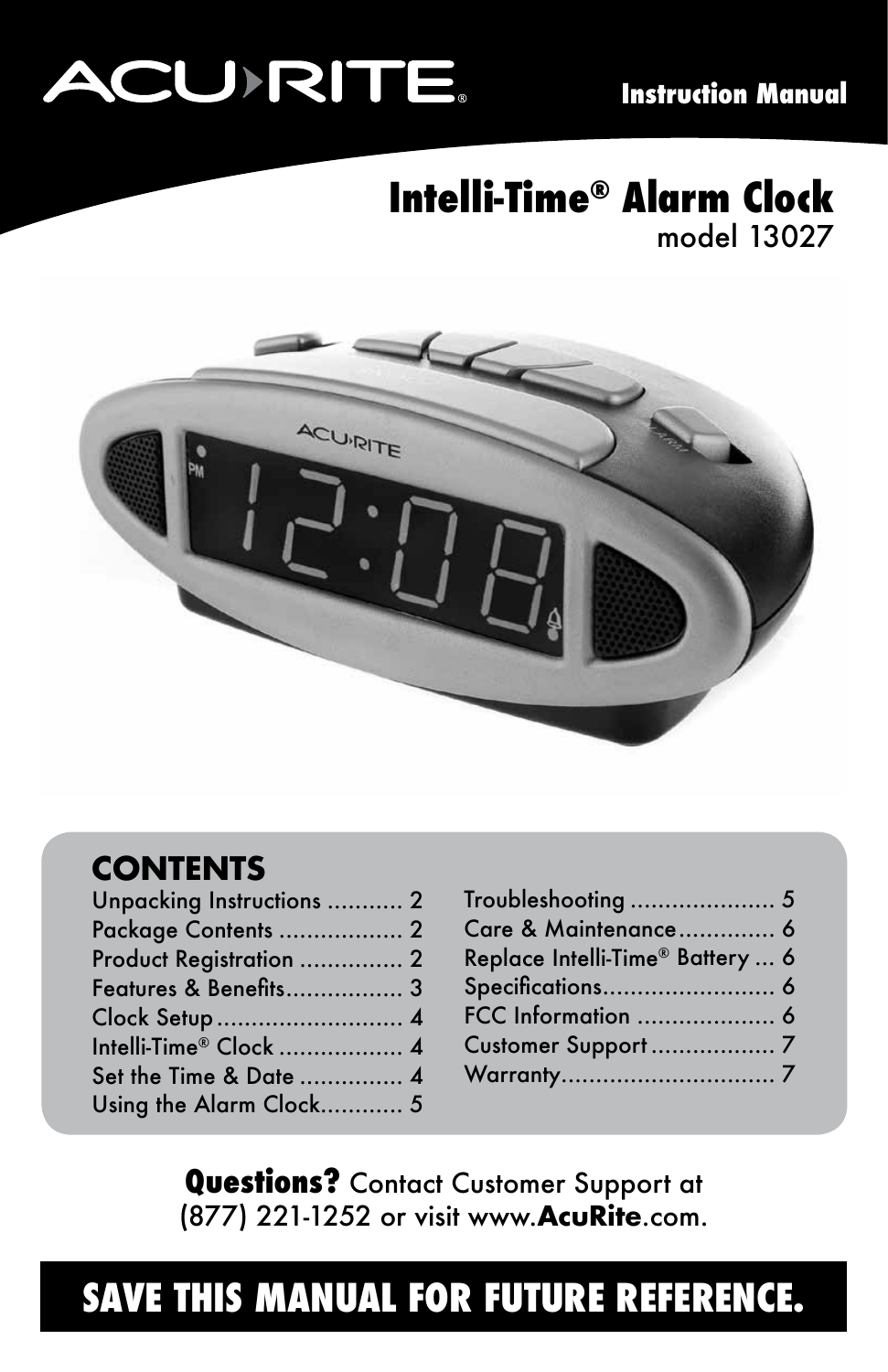# **ACU>RITE.**

Congratulations on your new AcuRite product. To ensure the best possible product performance, please read this manual in its entirety and retain it for future reference.

#### **Unpacking Instructions**

Remove the protective film that is applied to the LCD screen prior to using this product. Locate the tab and peel off to remove.

#### **Package Contents**

- 1. Alarm clock
- 2. Instruction Manual

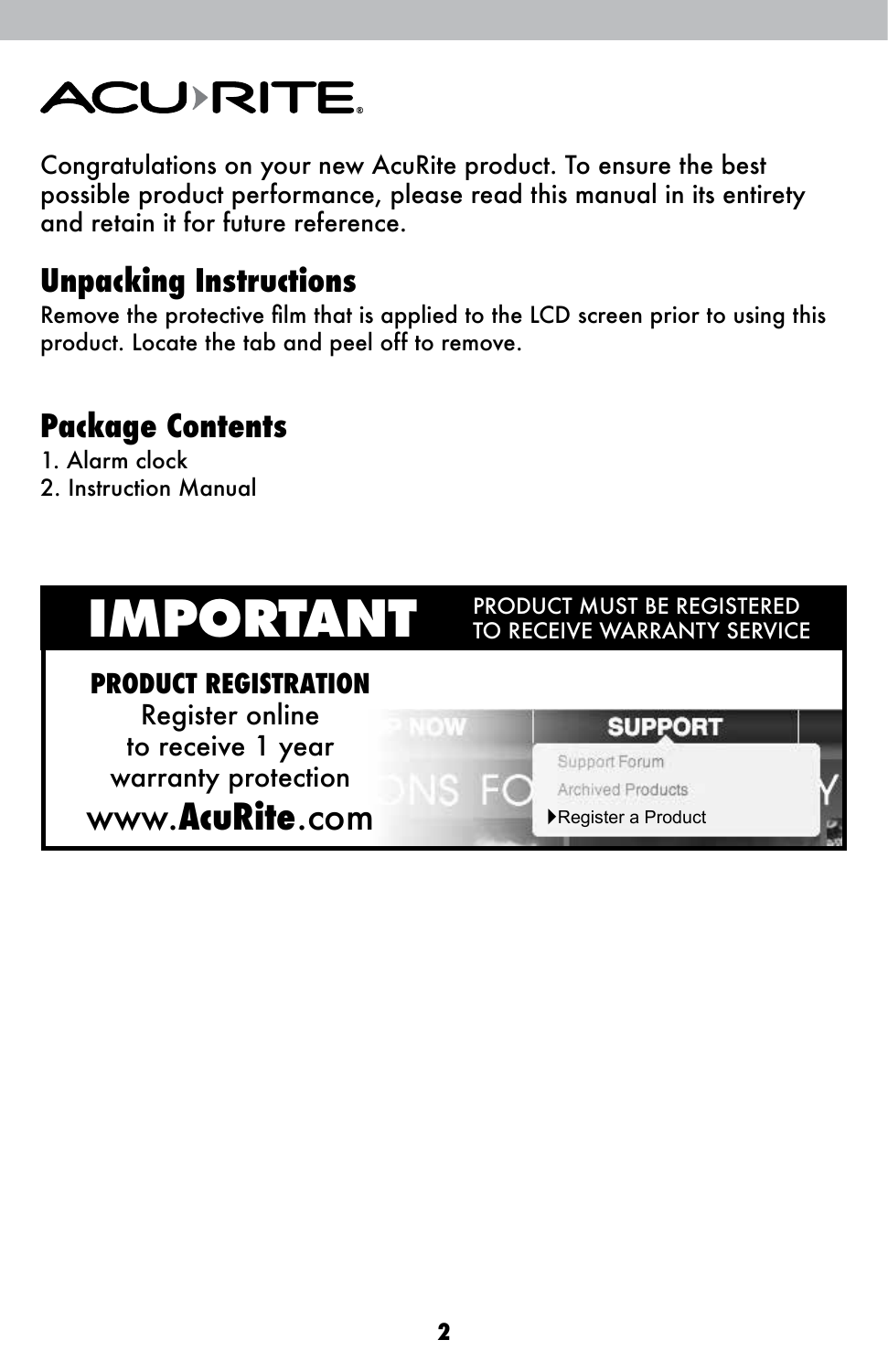#### **Features & Benefits**



#### **FRONT OF CLOCK**

- **1. PM Indicator**
- **2. ALARM ON Indicator**



#### **TOP OF CLOCK**

- **3. HI/LO Dimmer Switch**
- **4. ALARM SET Button**
- **5. "–" Button**
- **6. "+" Button**
- **7. TIME SET Button**
- **8. ALARM ON/OFF Switch**
- **9. SNOOZE Button**



#### **BOTTOM OF CLOCK**

#### **10. RESET Button**

 Full reset to factory defaults

- **11. TIME ZONE Switch**
- **12. DST ON/OFF Switch**
- **13. Intelli-Time® Battery Compartment**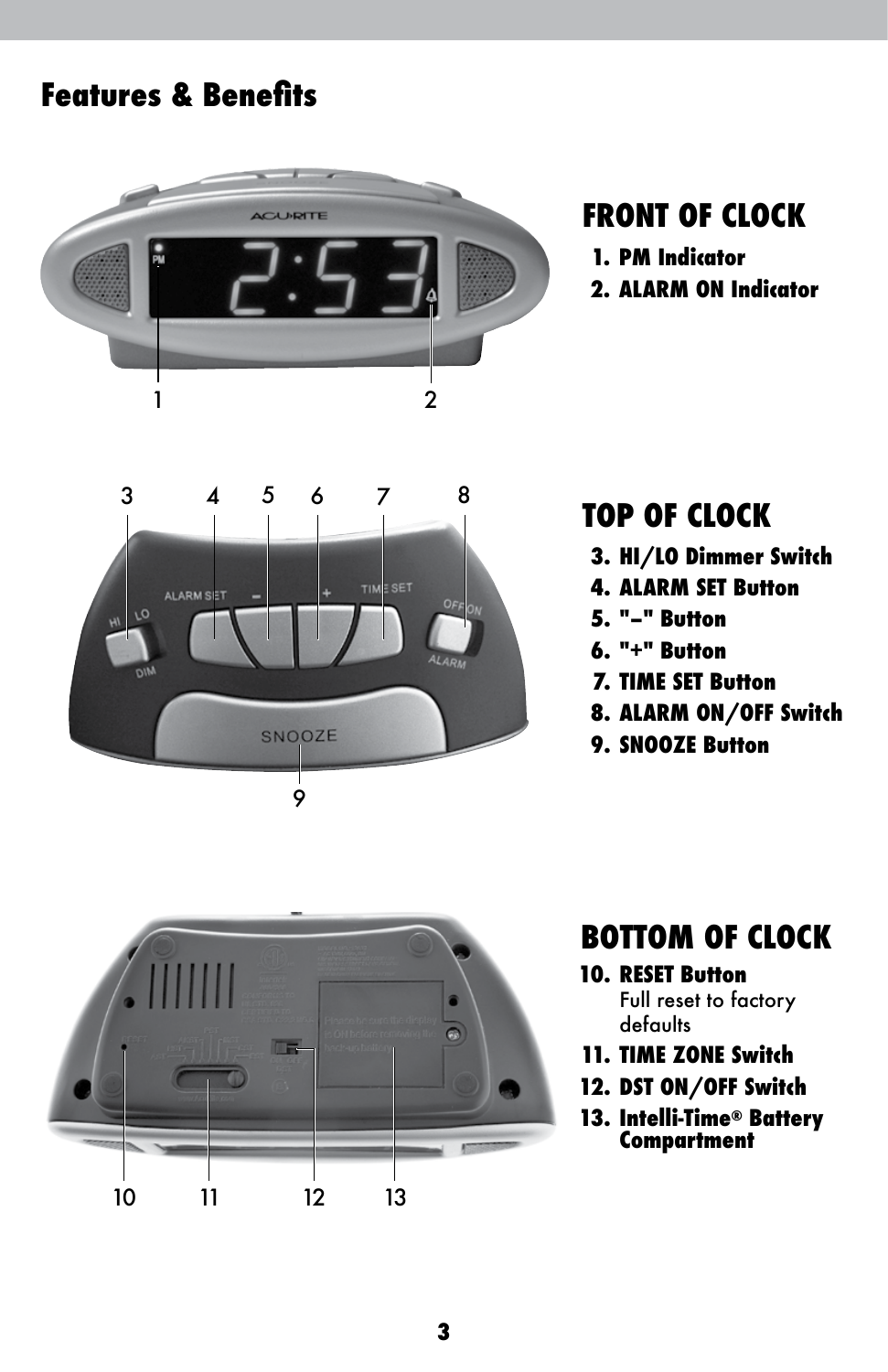#### **Clock Setup**

Plug the power cord into power outlet.

#### **Intelli-Time**® **Clock**

Intelli-Time clock and calendar are pre-programmed to the correct time and date, and update automatically for Daylight Saving Time. All you need to do is select your time zone using the "TIME ZONE" switch.

#### **Set the Time & Date**

Choose the correct time zone (AST HST AKST PST MST CST EST) using the "TIME ZONE" switch on the bottom of the clock.

Set Daylight Saving Time ON or OFF using the "DST ON/OFF" switch on the bottom of the clock.\*

Press and hold the "TIME SET" button for 3 seconds to enter the SET MODE. Once in the SET MODE the preference you are currently in will blink on the clock.

To adjust the currently selected (flashing) item, press and release the "+ " or "- " buttons (press and HOLD to fast adjust). To save your adjustments, press and release the "TIME SET" button to adjust the next preference. The preference order is as follows:

**CLOCK HOUR** (Please note PM Indicator light) **CLOCK MINUTE CLOCK MONTH CALENDAR DATE CALENDAR YEAR**

You will automatically exit SET MODE if no buttons are pressed for 5 seconds. Enter SET MODE any time by pressing and holding "TIME SET" button for 3 seconds.

\*If you live in an area that observes daylight saving time, DST should be set to ON.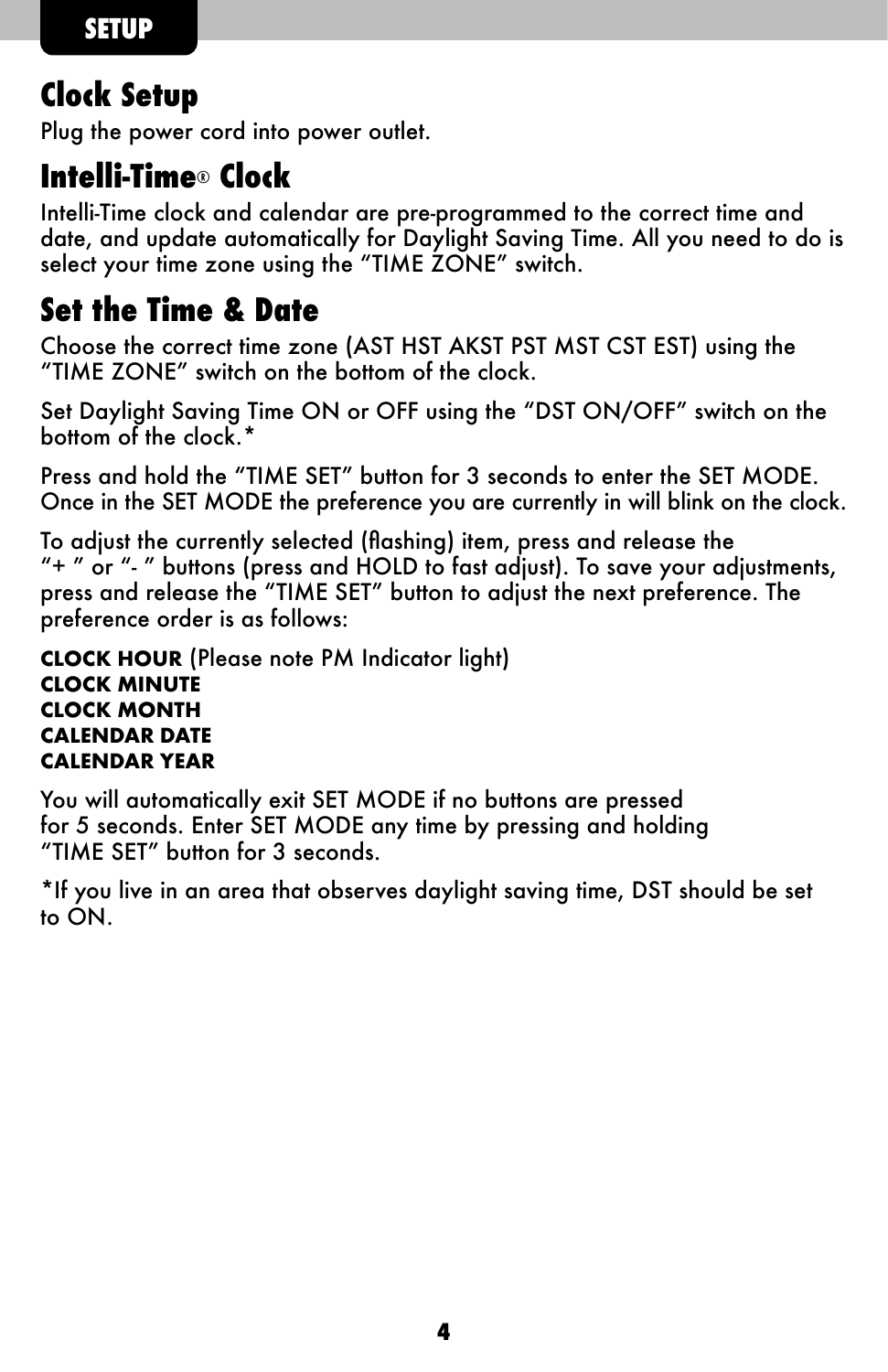#### **Using the Alarm Clock**

#### **Set the Alarm Time**

To set alarm time, press and hold the "ALARM SET" button for 3 seconds to enter ALARM SET MODE.

To adjust the currently selected (flashing) item, press and release the "+" or "–" buttons (press and HOLD to fast adjust).

To save your adjustments, press and release the "ALARM SET" button to adjust the next preference. The preference set order is as follows:

#### **ALARM CLOCK HOUR** (Please note PM Indicator light) **ALARM CLOCK MINUTE**

You will automatically exit ALARM SET MODE if no buttons are pressed for 30 seconds. Enter ALARM SET MODE by pressing and holding the "ALARM SET" button for 3 seconds.

#### **Alarm Clock ON or OFF Function**

To turn alarm on: Slide the "ALARM ON/OFF" switch to ON. The ALARM ON indicator appears on the screen.

To turn alarm off: Slide the "ALARM ON/OFF" switch to OFF. The ALARM ON indicator disappears from the screen.

#### **Alarm Clock SNOOZE Function**

The alarm will sound for 60 minutes before turning off when no button is pressed. When the alarm is sounding, activate the 8 minute SNOOZE function by pressing the SNOOZE button at the top of the alarm clock. SNOOZE function can be activated up to 10 times before the alarm will no longer sound.

#### **Troubleshooting**

| Clock is too dark,<br>hard to read or<br>doesn't work | . Reset the unit by pressing the RESET button located on<br>the bottom of the clock. This will reset the alarm to the<br>original factory settings. Time and date will need to be<br>entered after a reset. |
|-------------------------------------------------------|-------------------------------------------------------------------------------------------------------------------------------------------------------------------------------------------------------------|
|-------------------------------------------------------|-------------------------------------------------------------------------------------------------------------------------------------------------------------------------------------------------------------|

#### **If your AcuRite product does not operate properly after trying the troubleshooting steps, visit www.AcuRite.com or call (877) 221-1252 for assistance.**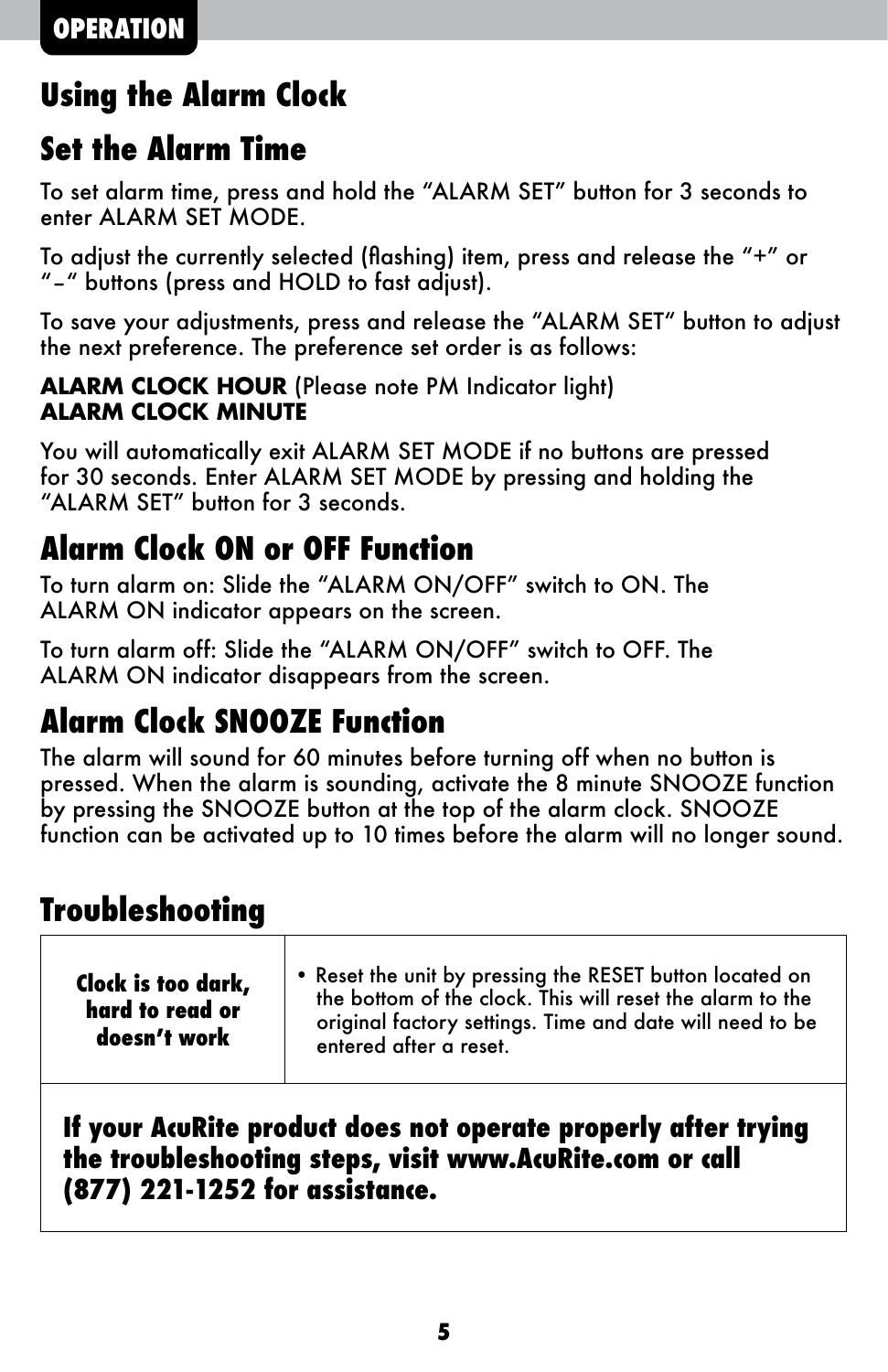#### **Care & Maintenance**

#### **Clock Care**

Clean with a soft, damp cloth. Do not use caustic cleaners or abrasives. Keep away from dust, dirt and moisture. Clean ventilation ports regularly with a gentle puff of air.

#### **Replace Intelli-Time Clock Battery**

Intelli-Time technology is powered by a pre-installed coin-cell battery that stores the time and date settings. The battery has a shelf life of several years. To replace the Intelli-Time battery:

1. Locate the coin cell battery compartment door on the bottom of the clock. Unscrew and remove the compartment cover.



- 2. Insert 1 x CR2032 coin cell battery into the battery compartment, as shown. Install battery with "+" positive terminal facing OUT.
- 3. Screw in the battery cover.



WARNING: THIS PRODUCT CONTAINS A BUTTON-CELL BATTERY. IF SWALLOWED, IT COULD CAUSE SEVERE INJURY OR DEATH IN JUST 2 HOURS. SEEK MEDICAL ATTENTION IMMEDIATELY IF INGESTED.

#### **Specifications**

**POWER** AC power cord (120V)

#### **FCC Information**

This device complies with part 15 of FCC rules. Operation is subject to the following two conditions:

1- This device may NOT cause harmtul interterence, and<br>2- This device must accept any interference received, including interference that may cause undesired operation.<br>WARNING: Changes or modifications to this unit not exp

user's authority to operate the equipment.

NOIE: This equipment has been tested and tound to comply with the limits tor a Class B digital device, pursuant to Part 15 ot the<br>FCC rules. These limits are designed to provide reasonable protection against harmful interf tions, may cause harmtul interterence to radio communications. However, there is no guarantee that interterence will not occur in a<br>particular installation. If this equipment does cause harmful interference to radio or tel turning the equipment off and on, the user is encouraged to try to correct the interference by one or more of the following measures: • Reorient or relocate the receiving antenna.

- 
- Increase the separation between the equipment and the receiver.
- Connect the equipment into an outlet on a circuit different from that to which the receiver is connected.
- 
- Consult the dealer or an experienced radio/IV technician tor help.<br>NOTE: The manufacturer is not responsible for any radio or TV interference caused by unauthorized modifications to this equipment.<br>Such modifications cou
- This device complies with Industry Canada licence-exempt RSS standard(s). Operation is subject to the following two conditions:
- 
- This device may not cause interference, and

(2) This device must accept any interference received, including interference that may cause undesired operation of the device.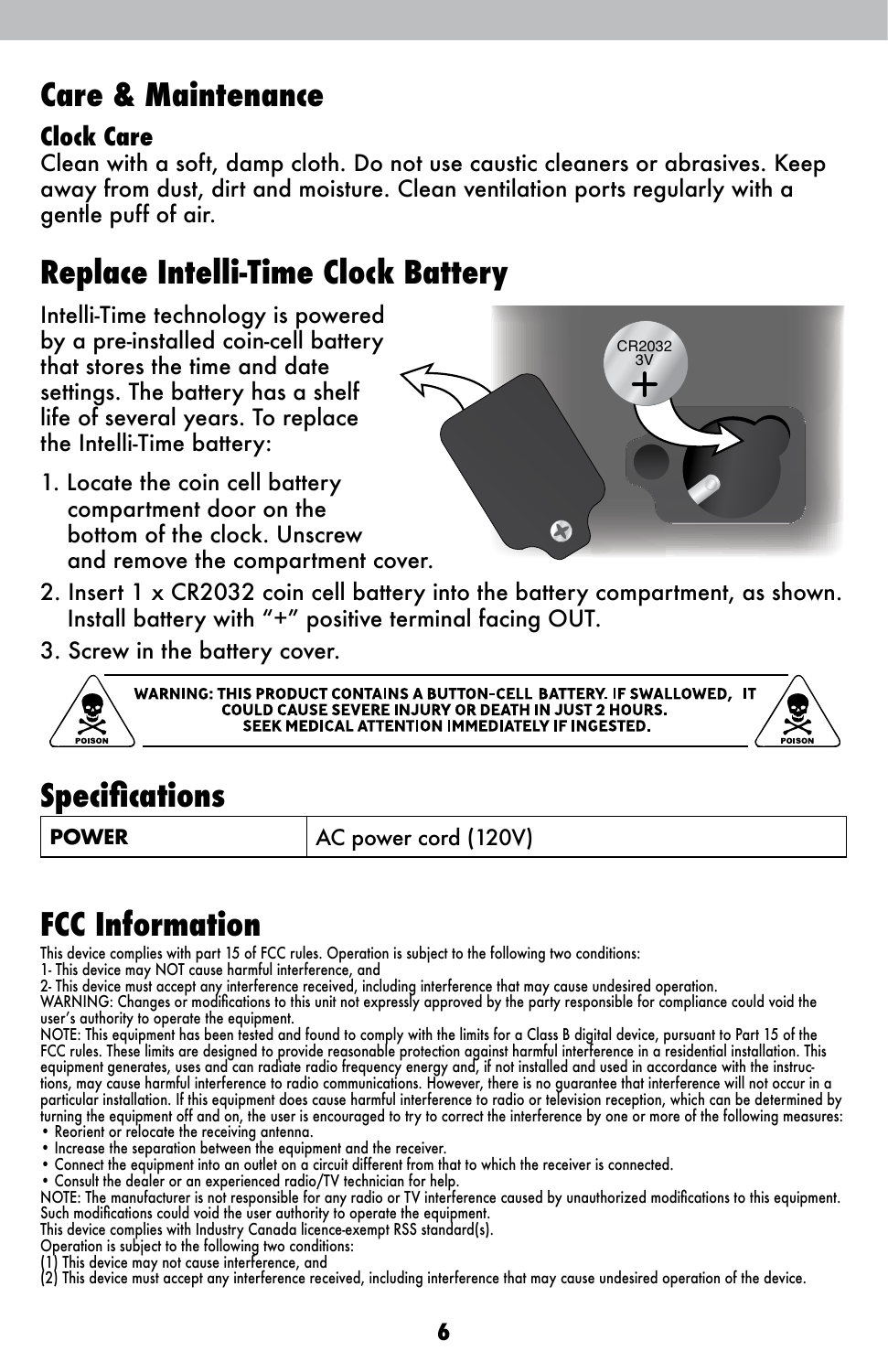#### **Customer Support**

AcuRite customer support is committed to providing you with best-inclass service. **For assistance**, please have the model number of this product available and contact us in any of the following ways:



# $(877)$  221-1252  $\sqrt{1}$ info@chaney-inst.com

## 24/7 support at www.**AcuRite**.com

- 
- ► Installation Videos ► Register your Product
- ► Instruction Manuals ► Support User Forum
- ► Replacement Parts ► Submit Feedback & Ideas

# **IMPORTANT PRODUCT MUST BE REGISTERED**

#### **PRODUCT REGISTRATION** Register online SUPPORT to receive 1 year Support Forum warranty protection Archived Products www.**AcuRite**.com ►Register a Product

#### **Limited One Year Warranty**

At AcuRite, we proudly uphold our commitment to quality technology. Chaney Instrument Co. warrants that all products it manufactures to be of good material and workmanship, and to be free of defects when properly installed and operated for a period of one year from the date of purchase.

We recommend that you visit us at www.AcuRite.com for the fastest way to register your product. However, product registration does not eliminate the need to retain your original proof of purchase in order to obtain warranty benefits.

Chaney Instrument Co. warrants that all products it manufactures to be of good material and workmanship, and to be free of defects when properly installed and operated for a period of one year from the date of purchase. Remedy for breach of this warranty is limited to repair or replacement of the defective item(s). Any product which, under normal use and service, is proven to breach the warranty contained herein within ONE YEAR from date of sale will, upon examination by Chaney, and at its sole option, be repaired or replaced by Chaney. Transportation costs and charges for returned goods shall be paid for by the purchaser. Chaney hereby disclaims all responsibility for such transportation costs and charges. This

warranty will not be breached, and Chaney will give no credit for products it manufactures which have received normal wear and tear, been damaged (including by acts of nature), tampered, abused, improperly installed, damaged in shipping, or repaired or altered by others than authorized representatives of Chaney. The above-described warranty is expressly in lieu of all other warranties, express or implied, and all other warranties are hereby expressly disclaimed, including without limitation the implied warranty of merchantability and the implied warranty of fitness for a particular purpose. Chaney expressly disclaims all liability for special, consequential or incidental damages, whether arising in tort or by contract from any breach of this warranty. Some states do not allow the exclusion or limitation of incidental or consequential damages, so the above limitation or exclusion may not apply to you. Chaney further disclaims all liability from personal injury relating to its products to the extent permitted by law. By acceptance of any of Chaney's products, the purchaser assumes all liability for the consequences arising from their use or misuse. No person, firm or corporation is authorized to assume for Chaney any other liability in connection with the sale of its products. Furthermore, no person, firm or corporation is authorized to modify or waive the terms of this paragraph, and the preceding paragraph, unless done in writing and signed by a duly authorized agent of Chaney. This warranty gives you specific legal rights, and you may also have other rights which vary from state to state.

For in-warranty claims: Chaney Instrument Co. 965 Wells St., Lake Geneva, WI 53147